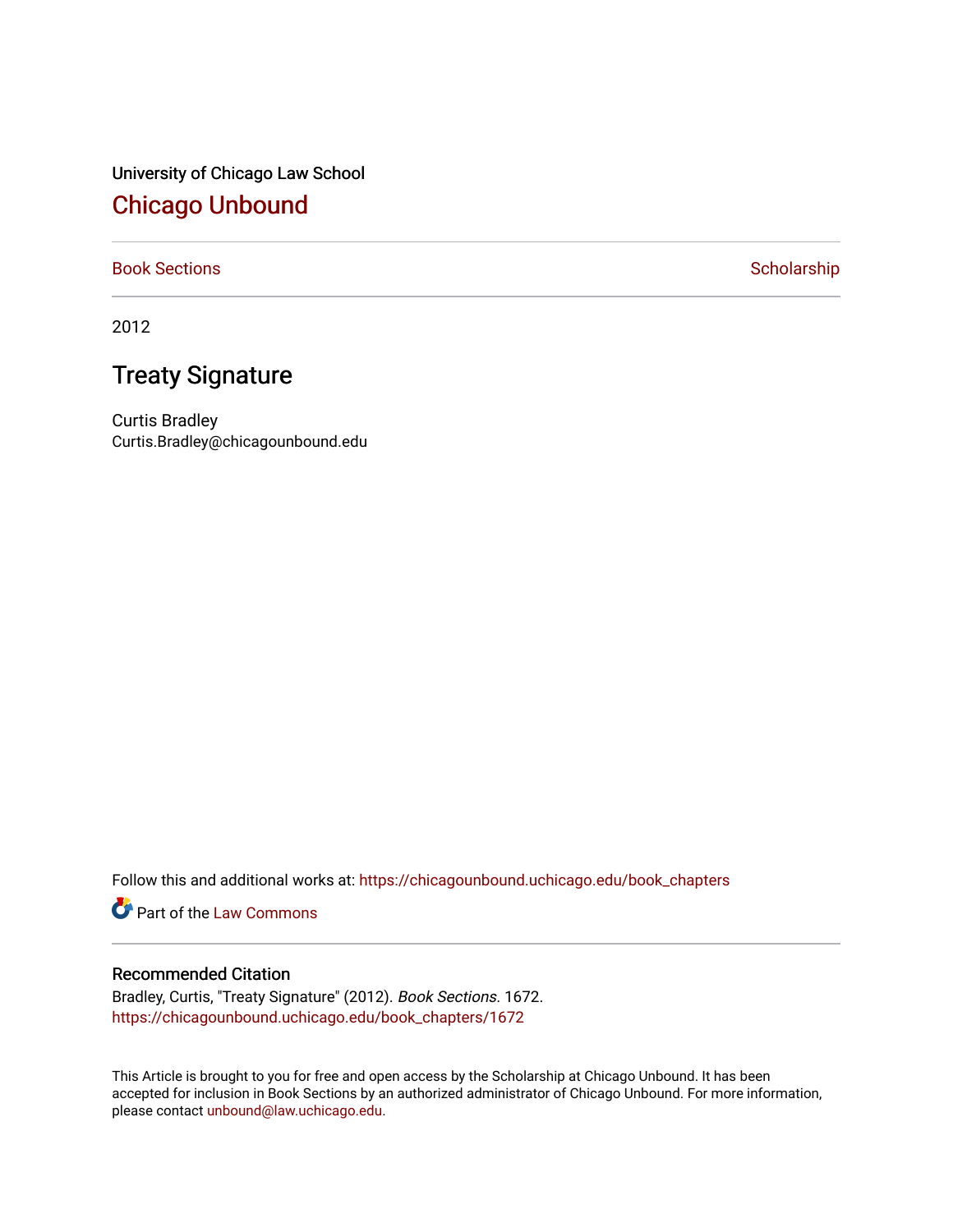### $(10/5/11)$

 $\overline{a}$ 

# **CHAPTER 8**

# **TREATY SIGNATURE**

#### <span id="page-1-0"></span>**Curtis A. Bradley**

To become a party to a treaty, a State must express its consent to be bound by the treaty. Such consent can be expressed in a variety of ways, including through signature of the treaty by a proper representative of the State.<sup>1</sup> Under modern treaty practice, however, States often express their consent to be bound by a separate act of ratification that is carried out after signature. For bilateral treaties, this ratification is typically manifested by the exchange of instruments of ratification. For multilateral treaties, it is typically manifested by the deposit of an instrument of ratification or accession with a central depository, such as the United Nations. When a treaty is subject to discretionary ratification after signature, the signature is referred to as a 'simple signature,' whereas a signature that indicates consent to be bound is referred to as a 'definitive signature.<sup>2</sup>

A simple signature does not commit a State to ratify a treaty, let alone comply with its terms. In the popular press, parties to a treaty are often referred to as "signatories," but this reference confusingly blurs the distinction between definitive and simple signature. Although a simple signature does not make a State a party to a treaty, it can create benefits and obligations for the signatory State. This chapter considers those

<sup>&</sup>lt;sup>1</sup> International organizations can also consent to treaties in a variety of ways, including through signature. VCLT, Arts. 11-17; Chapter 7 in this volume..

<sup>2</sup> *United Nations Treaty Handbook* (2006) 2-3 [<http://untreaty.un.org/English/TreatyHandbookEng.pdf>](http://untreaty.un.org/English/TreatyHandbookEng.pdf). For a more complete discussion of the methods for expressing consent to be bound and for bringing a treaty into force, see Chapter 7 in this volume.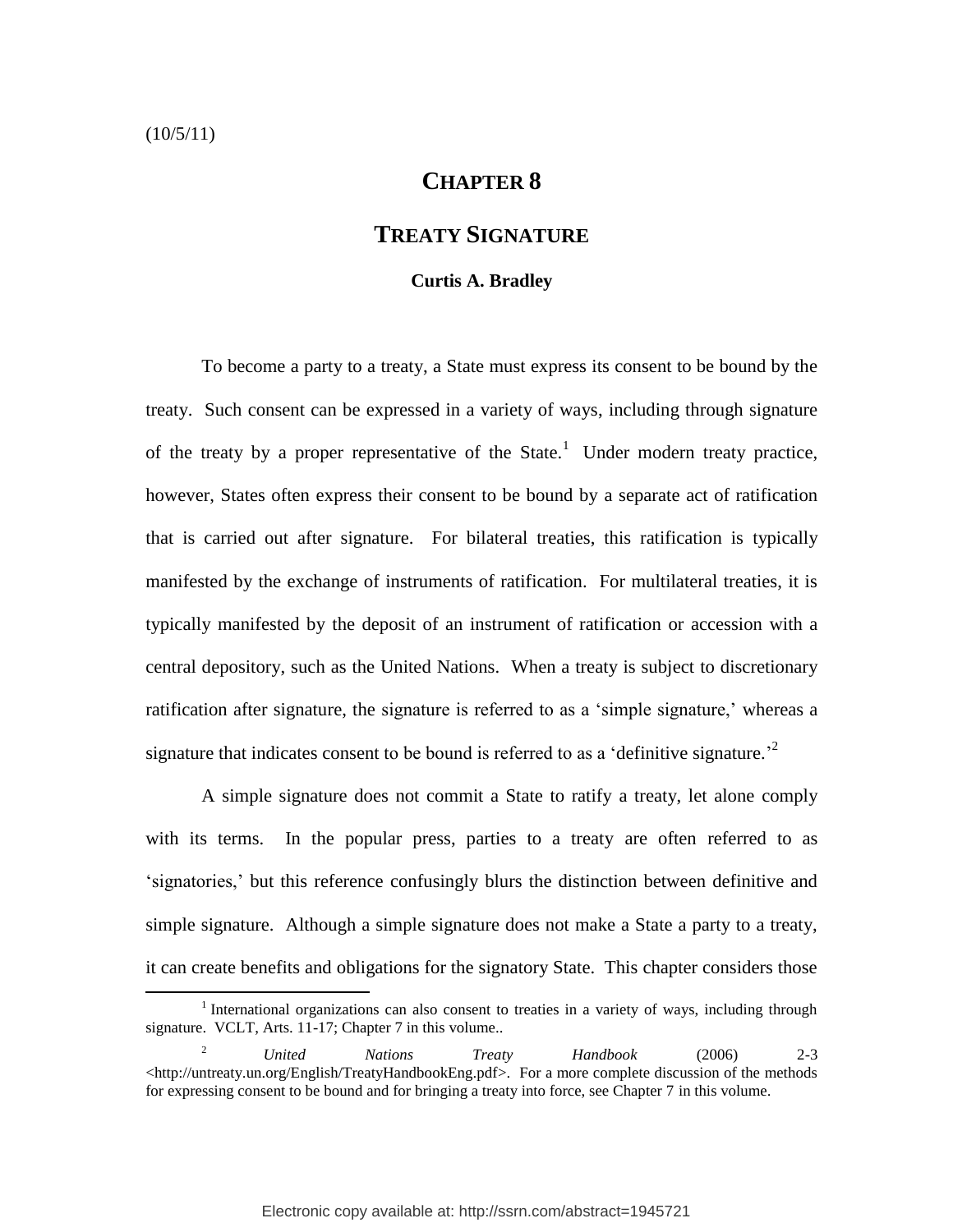benefits and obligations and examines in particular why States often prefer simple signature subject to ratification in lieu of other methods of joining a treaty, the legal consequences of a simple signature, and the process by which a State can terminate its signatory obligations.

# <span id="page-2-0"></span>**I. WHY DO STATES UTILIZE SIMPLE SIGNATURE?**

When the Western world was composed primarily of monarchies rather than representative democracies, signature was more commonly viewed as consent to be bound, since monarchs (and thus their agents, or "plenipotentiaries") had the authority to unilaterally bind their States to treaties. $3$  The central legal issue under that regime was one of agency—that is, whether the monarch"s purported representative actually had the authority to make the commitment. The conferral of "full powers" on an agent would define the scope of the agent's authority to bind the State in treaty negotiations. "Ratification," under that regime, was a confirmation by the monarch that the agent had acted with authority.

This treaty practice became more complicated after the American and French revolutions of the late eighteenth century. Both the United States and post-revolutionary France included a clause in the full powers of their agents reserving the right of the State

<sup>3</sup> Jose Sette Camara, *The Ratification of International Treaties* (Ontario Publishing, Toronto 1949) 22-25; Francis O. Wilcox, *The Ratification of International Conventions* (Allen & Unwin, London 1935) 21-22. Even in the eighteenth century, however, not all rulers had "the power to make public treaties on their own authority; some are forced to take counsel of a senate or of the representative body of the Nation." Emmerich de Vattel, *The Law of Nations or the Principles of Natural Law Applied to Conduct and to the Affairs of Nations and of Sovereigns* (Charles G. Fenwick (trs), Carnegie Inst of Wash 1916) (1758) 160.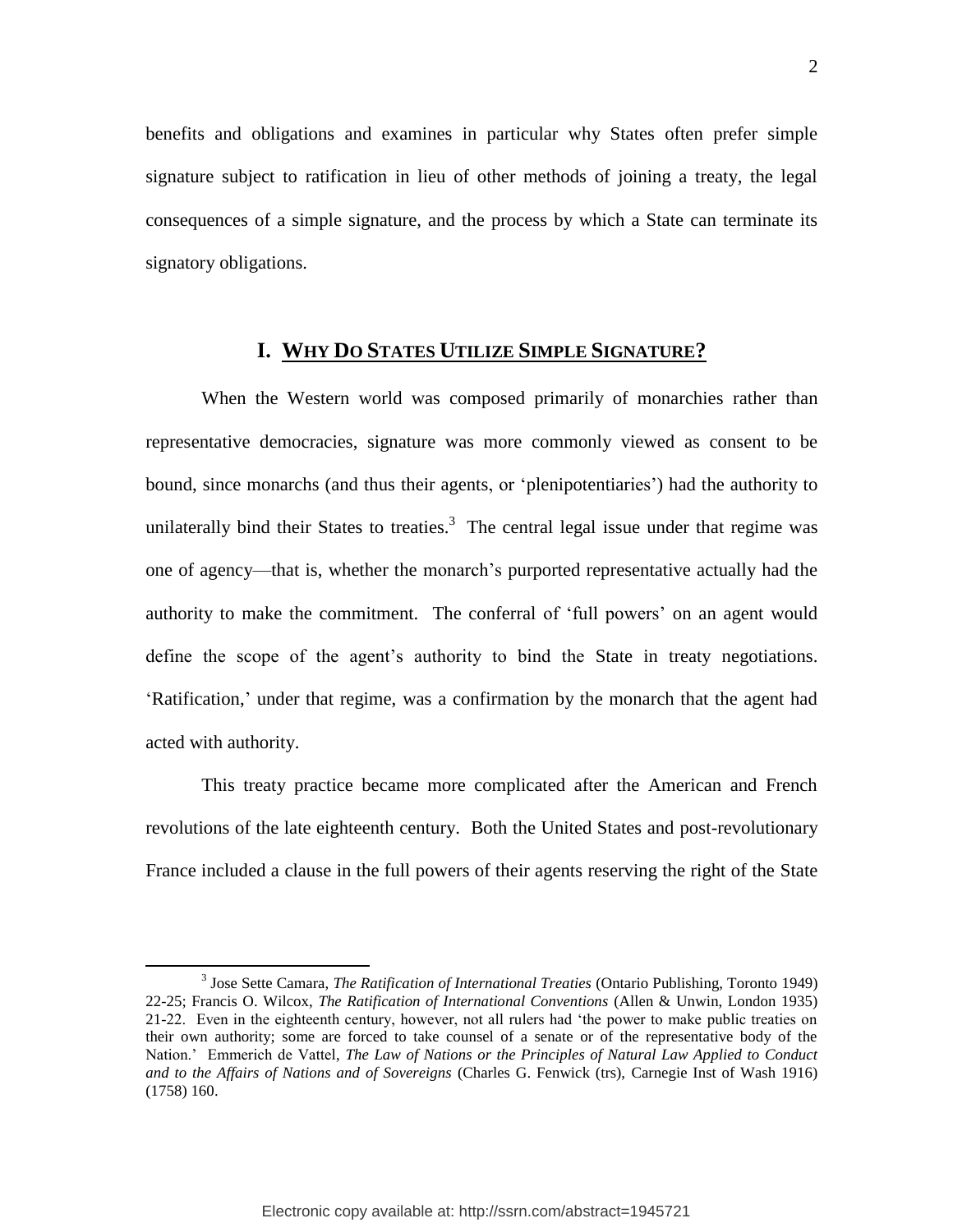<span id="page-3-0"></span>to decide whether to ratify the treaty after signature.<sup>4</sup> The United States repeatedly had to remind other countries during the nineteenth century that its signature did not constitute a promise of ratification.<sup>5</sup> Eventually, 'European governments ceased to protest against the American practice; and unratified treaties became a common feature of international relations.<sup>56</sup> Similarly, in countries following the approach of the French Constitution, "only the Legislative Power . . . could approve a treaty," and thus "the plenipotentiary, receiving his powers from the Executive, could not bind the State with his signature.<sup>7</sup>

<span id="page-3-1"></span>This history suggests one of the primary reasons that modern States frequently prefer simple over definitive signature: it better accommodates domestic treaty-making requirements. Many countries today divide their treaty power between the executive and legislative departments, at least for certain types of agreements.<sup>8</sup> In these countries, the executive department will typically have the authority to engage in a simple signature on behalf of the State but may lack the authority to commit the State more fully to the treaty, whether through definitive signature or some other mechanism. In the United States, for example, the President often is required to obtain either the consent of a supermajority of the Senate or the agreement of a majority of both houses of Congress before concluding a

 $\ddot{\phantom{a}}$ 

<sup>4</sup> Samuel B. Crandall, *Treaties: Their Making and Enforcement* (2d edn John Byrne & Co., Washington 1916) 94.

<sup>5</sup> J. Mervyn Jones, *Full Powers and Ratification* (Cambridge University Press, Cambridge 1946) 76-77. See also*,* John Bassett Moore, *A Digest of International Law* (Government Printing Office, Washington 1906) (vol 5) 189 (describing a treaty negotiation with Spain in 1819 in which Secretary of State John Quincy Adams explained to the Spanish minister that "by the nature of our Constitution, the full powers of our ministers never are or can be unlimited").

 $6$  Jones (n [5\)](#page-3-0) 77.

 $7$  Camara (n [3\)](#page-2-0) 28-29.

<sup>8</sup> Duncan B. Hollis, "A Comparative Approach to Treaty Law and Practice" in Duncan B. Hollis, Merritt R. Blakeslee and L. Benjamin Ederington (eds), *National Treaty Law and Practice* (Martinus Nijhoff, Leiden, 2005) 25-26, 32-37.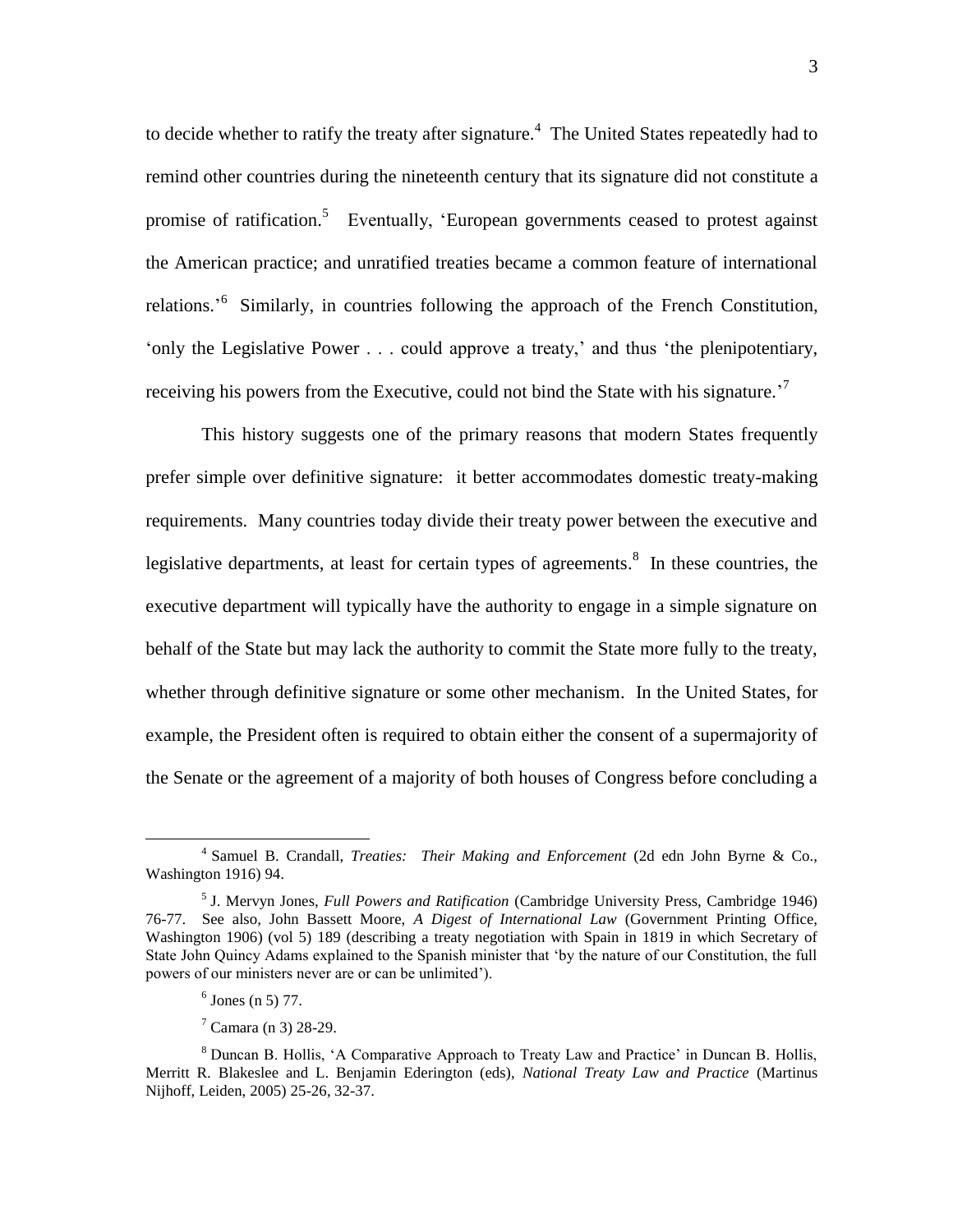treaty.<sup>9</sup> In the United Kingdom, by contrast, the executive has essentially plenary treatymaking authority, although the treaties that are concluded by the executive do not become part of the domestic law of the United Kingdom until they are implemented by the Parliament.<sup>10</sup> In some countries, such as France and Germany, parliamentary approval is not required as a general matter but is required for certain categories of treaties.<sup>11</sup>

As a result, domestic law will in some instances prevent a country from expressing its consent to be bound to a treaty through signature. When this is the case, the executive will typically have the authority to sign the treaty but will be required to wait to ratify it until the completion of required domestic procedures. Even when domestic allows the executive to commit the State to a treaty without legislative approval, the executive may have other reasons for not wanting to commit the State to the treaty through signature. For example, the executive may want time to consider more fully the implications of the treaty, to gauge domestic reactions to the treaty, or to obtain necessary implementing legislation before the treaty becomes binding. As a result, most modern multilateral treaties (and many bilateral ones) allow for ratification after signature as an available means for States to consent.<sup>12</sup> This does not mean, of course, that States no

<span id="page-4-0"></span><sup>&</sup>lt;sup>9</sup> The US Constitution states that the president has the power to make treaties 'by and with the Advice and Consent of the Senate . . . provided two thirds of the Senators present concur.' US Const art II, § 2. Despite this language, the United States often concludes international agreements through a "congressional-executive agreement" process that involves a majority of both houses of Congress rather than a supermajority of the Senate. In some instances, such as when settling international claims, presidents have the authority to conclude "sole executive agreements" without any participation by Congress.

<sup>10</sup> Ian Sinclair and others, "United Kingdom" in *National Treaty Law and Practice* ([n 8\)](#page-3-1) 733-35.

<sup>&</sup>lt;sup>11</sup> Michel Eismann and Raphaele Rivier, 'France' in *National Treaty Law and Practice* (n [8\)](#page-3-1) 258-60; Hubert Beemelmans and Hans D. Treviranus, "Federal Republic of Germany" in *National Treaty Law and Practice* (n [8\)](#page-3-1) 323-24.

<sup>12</sup> *Restatement (Third) of the Foreign Relations Law of the United States* § 312, cmt d (American Law Institute, Philadelphia 1987) ("A state can be bound upon signature, but that has now become unusual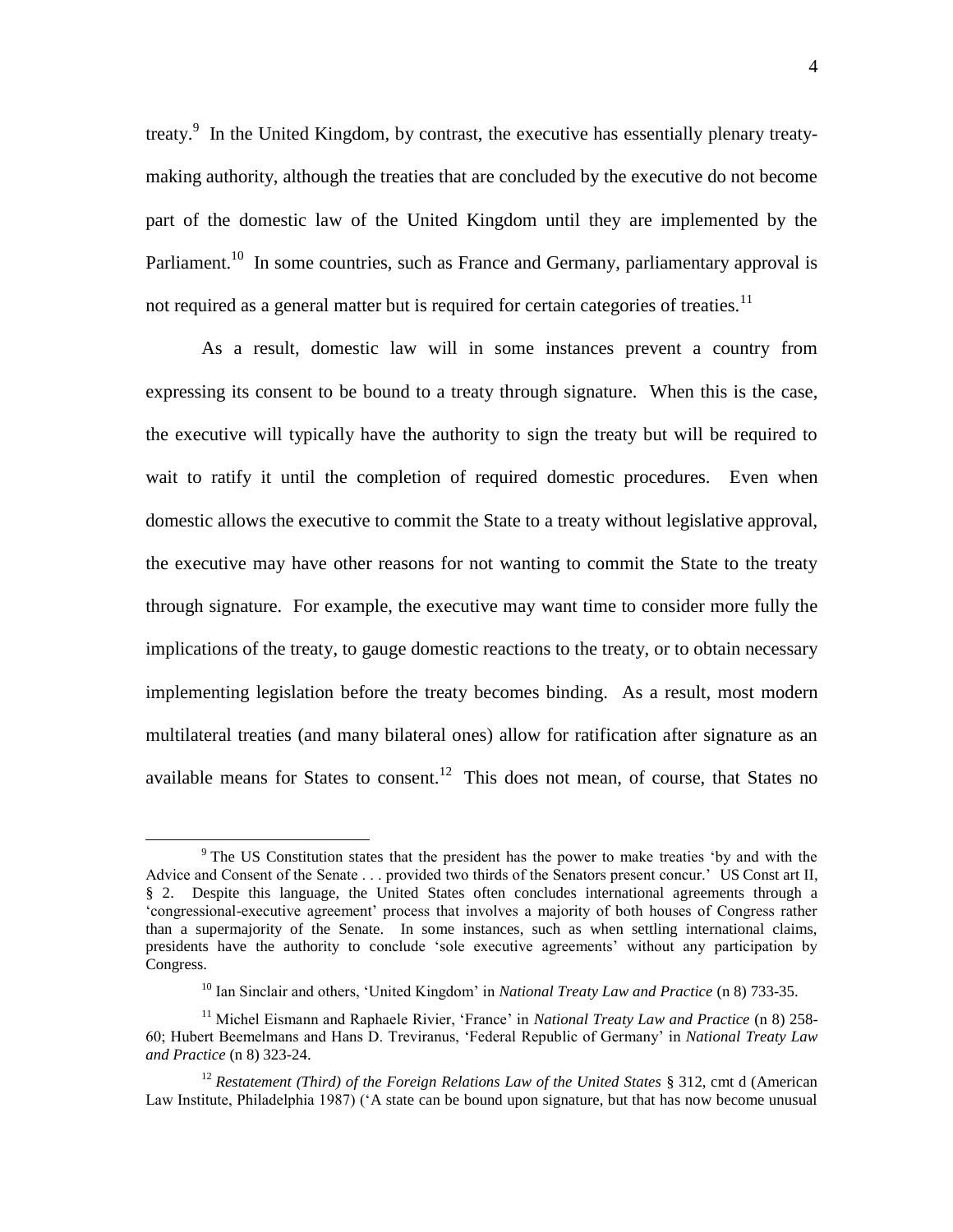<span id="page-5-0"></span>longer use definitive signature to consent to a treaty. Indeed, this method of expressing consent is still common, especially for bilateral treaties.<sup>13</sup>

<span id="page-5-1"></span>Commentators have debated whether, when a treaty is silent about how consent to be bound is to be expressed, there is a presumption in favor of either definitive signature or ratification.<sup>14</sup> The VCLT does not take a position on this issue, instead simply referring to the intention of the States parties as expressed in negotiations and in the full powers of the representatives.<sup>15</sup> In any event, the issue has little practical significance today since most modern treaties specify how consent to be bound is to be expressed.<sup>16</sup>

Multilateral treaties are often open for signature for only a limited period of time.<sup>17</sup> Even after the period for signing has expired, however, a State may have the ability to join the treaty by submitting an instrument of accession with the treaty depository, if the treaty so permits.<sup>18</sup> Accession, like ratification, avoids the domestic legal issues that can be associated with definitive signature, since the executive department can wait to accede until after it has obtained legislative agreement.

Simple signature nevertheless carries potential benefits for States over accession. For States that have participated in treaty negotiations, a simple signature can be a useful

as regards important formal agreements."); Martin A. Rogoff, "The International Legal Obligations of Signatories to an Unratified Treaty" (1980) 32 Maine L Rev 263, 266-67 ("While at one time signature played a more important role in the process whereby a state assumed treaty obligations, today the crucial event is ratification.").

<sup>13</sup> Anthony Aust, *Modern Treaty Law and Practice* (2d edn Cambridge University Press, Cambridge 2007) 96.

<sup>14</sup> Ian Sinclair, *The Vienna Convention on the Law of Treaties* (2d edn Manchester University Press, Manchester 1984) 39-40.

<sup>&</sup>lt;sup>15</sup> VCLT, Arts. 12(1)(c), 14(1)(d).

 $16$  Aust (n [13\)](#page-5-0) 96-97; Sinclair ([n 14\)](#page-5-1) 40.

 $17$  Aust (n [13\)](#page-5-0) 98.

<sup>&</sup>lt;sup>18</sup> *United Nations Treaty Handbook* (n [2\)](#page-1-0) 2. For more information on accession as a method of consent to be bound, see Chapter 7 in this volume.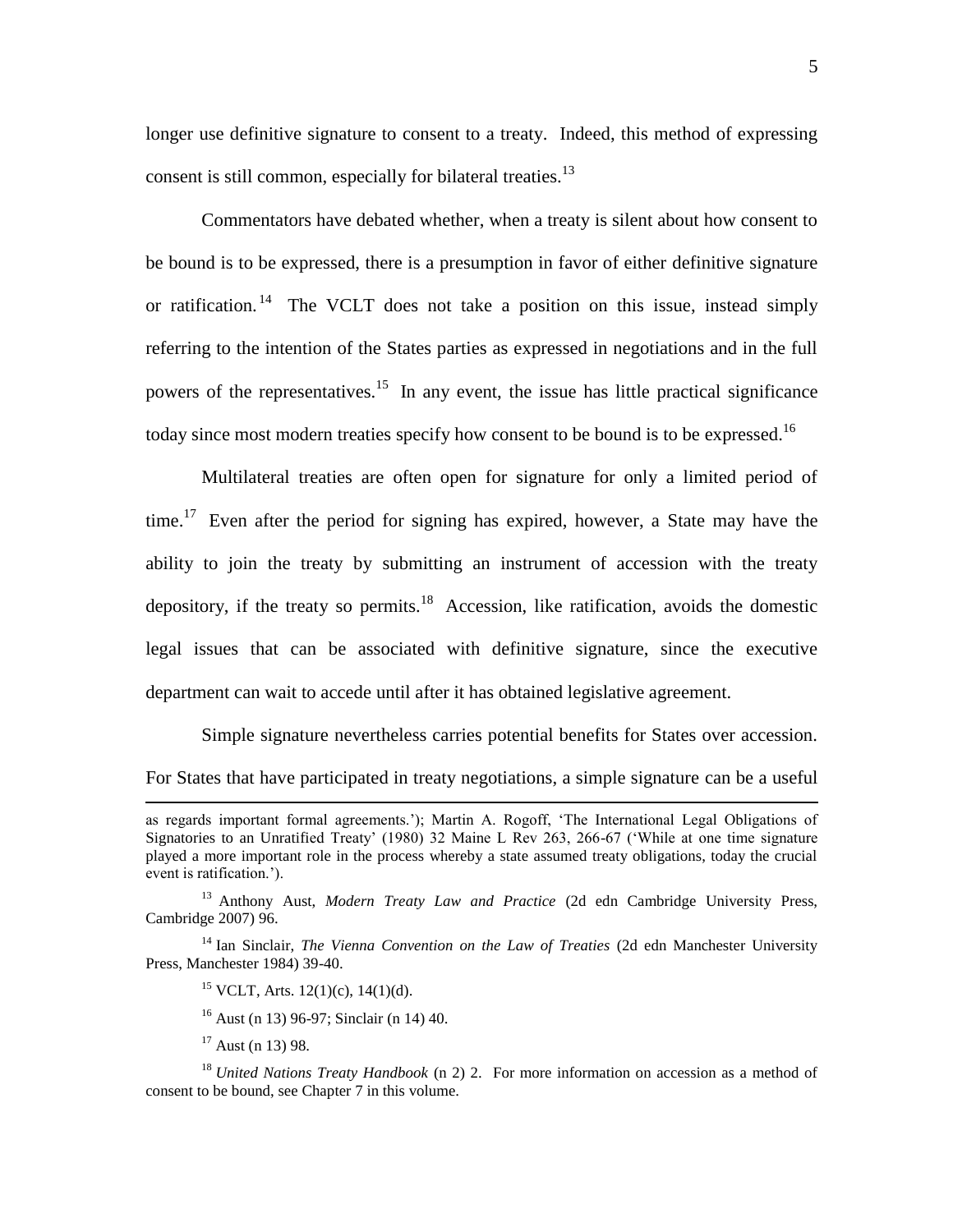means of marking the conclusion of those negotiations. A simple signature might also indicate to other States that "the results of the negotiations are apparently approved by the executive department of government.<sup>19</sup> Depending on the treaty, a simple signature can also confer certain entitlements, such as the ability to participate in preparatory commissions or meetings of the treaty body,  $20$  the right to formulate objections to reservations, $^{21}$  and the right to participate in the correction of errors.<sup>22</sup>

# <span id="page-6-0"></span>**II. LEGAL OBLIGATIONS TRIGGERED BY SIMPLE SIGNATURE**

In the nineteenth century, some countries such the United States maintained that, when a treaty was ratified, it would operate retroactively to the time of signature, at least with respect to inter-state obligations, as opposed to private rights.<sup>23</sup> This view was abandoned in the twentieth century, and the modern presumption under international law

 $\ddot{\phantom{a}}$ 

<sup>21</sup> *Reservations to the Convention on the Prevention and Punishment of the Crime of Genocide* (Advisory Opinion) [1951] ICJ Rep. 15, 28 (May 28); *see also* Rogoff (n [12\)](#page-4-0) 275 ("The *Reservations* case thus recognizes signature as conferring certain legal rights on a signatory.").

 $22$  VCLT, art 79(1).

 $19$  Wilcox (n [3\)](#page-2-0) 27.

 $20$  For example, under the Rome Statute of the International Criminal Court, signatories are entitled to observer status in the Assembly of States Parties. Rome Statute of the International Criminal Court (opened for signature 17 July 1998, entered into force 1 July 2002), 2176 UNTS 90, art 112. In addition, signatories were entitled to participate in the Preparatory Commission for the Court. Laurence Boisson de Chazournes, Anne-Marie La Rosa, and Makane Moise Mbengue, "Article 18" in Olivier Corten and Pierre Klein (eds), *The Vienna Convention on the Law of Treaties: A Commentary* (vol 1) (OUP, Oxford 2011) 369, 391-92.

<sup>23</sup> Wilcox (n [3\)](#page-2-0) 39-40; 2 Charles Cheney Hyde, *International Law Chiefly as Interpreted and Applied by the United States* (Little, Brown, Boston 1922) 49-50 ("It is laid down as a rule of the law of nations, that in the absence of special agreement, a treaty upon the exchange of ratifications operates retroactively, as from the date of signature."); *Haver v Yaker* (1869) 76 US 32, 34 ("[A]s respects the rights of either government under it, a treaty is considered as concluded and binding from the date of its signature. . . . But a different rule prevails where the treaty operates on individual rights.").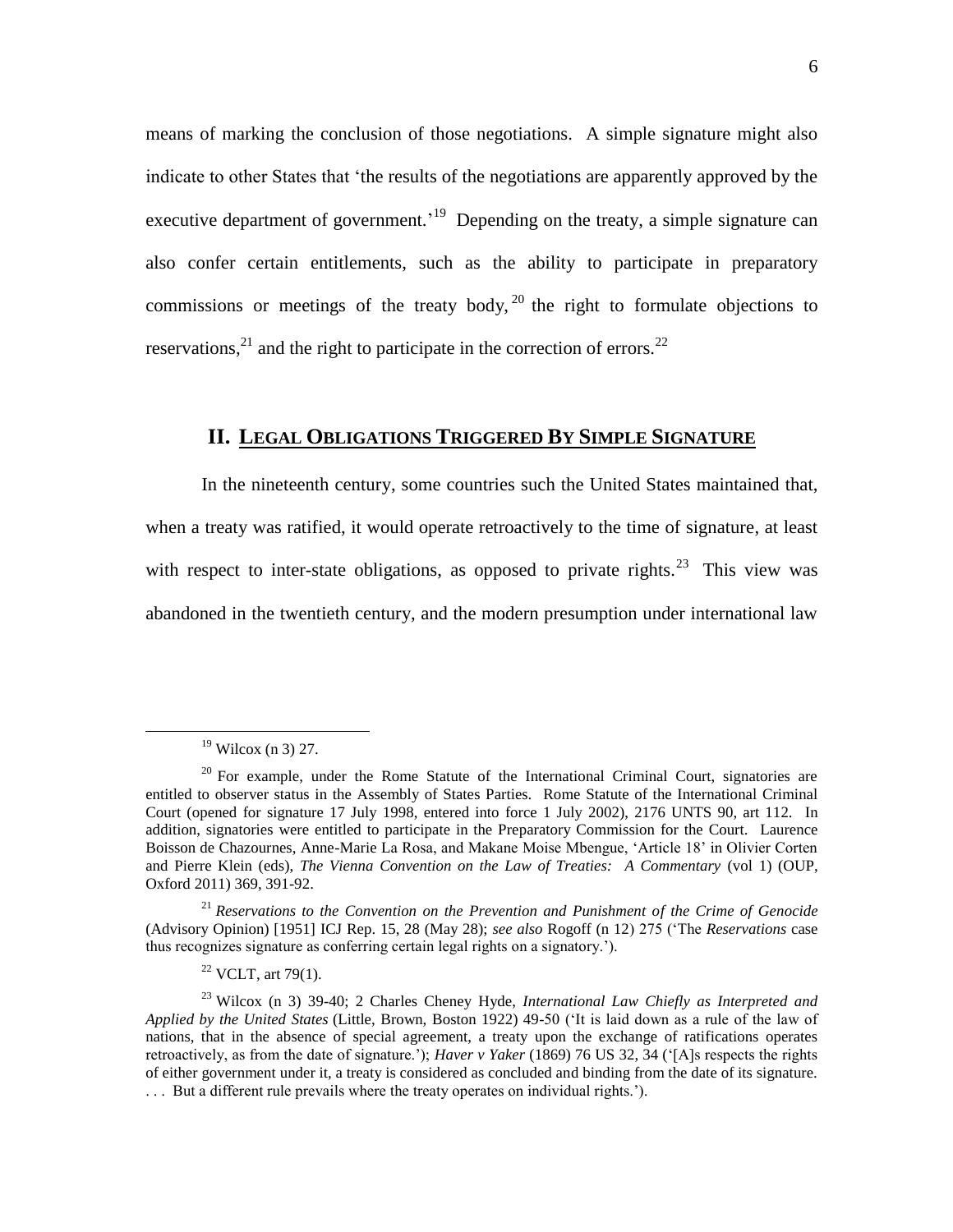is that treaties do not operate retroactively.<sup>24</sup> Article 28 of the VCLT now provides that "[u]nless a different intention appears from the treaty or is otherwise established, its provisions do not bind a party in relation to any act or fact which took place or any situation which ceased to exist before the date of the entry into force of the treaty with respect to that party.<sup>25</sup> Since it is only a presumption, it can be overridden by the parties to the treaty.<sup>26</sup> There was also some debate in the nineteenth and early twentieth centuries over whether a State that had signed a treaty subject to ratification was obligated to proceed with the ratification.<sup>27</sup> The modern view is that a simple signature does not carry with it any legal obligation of ratification.<sup>28</sup>

<span id="page-7-1"></span><span id="page-7-0"></span>A simple signature may nevertheless trigger some legal obligations, stemming either from the VCLT or customary international law.<sup>29</sup> Article 18 of the VCLT provides that, after a State has signed a treaty, it "is obliged to refrain from acts which would

<sup>&</sup>lt;sup>24</sup> Camara (n [3\)](#page-2-0) 121-24; J. Mervyn Jones, 'The Retroactive Effect of the Ratification of Treaties' (1935) 29 Am J Int"l L 51. However, as provided in Article 24(4) of the VCLT, "[t]he provisions of a treaty regulating the authentication of its text, the establishment of the consent of States to be bound by the treaty, the manner or date of its entry into force, reservations, the functions of the depositary and other matters arising necessarily before the entry into force of the treaty apply from the time of the adoption of its text.'

<sup>&</sup>lt;sup>25</sup> Vienna Convention on the Law of Treaties (opened for signature 23 May 1969, entered into force 27 January 1980), 1155 UNTS 331, art 28.

 $26$  Camara (n [3\)](#page-2-0) 121.

<sup>&</sup>lt;sup>27</sup> John Eugene Harley, 'The Obligation to Ratify Treaties' (1919) 13 Am J Int'l L 389, 404 ('An examination of the opinions of writers and authorities shows that upon the subject of ratification three fairly distinguishable views prevail: 1, that no obligation to ratify exists, ratification being purely a matter of discretion; 2, that a moral obligation exists; 3, that where the negotiator has remained within his instructions, a perfect or legal obligation exists.').

<sup>28</sup> Aust (n [13\)](#page-5-0) 106; Arnold Duncan McNair, *Law of Treaties* (2d edn Clarendon, Oxford 1961) 133-35. See also *Research in International Law*, "Law of Treaties" (1935) 29 Am J Int"l L 657, 770 ("[M]odern writers are practically unanimous in holding that there is no *legal* obligation to ratify a treaty which has been signed on its behalf.").

 $29$  Sometimes treaties will specify obligations that apply in the interim between signature and ratification. Joni S. Charme, "The Interim Obligation of Article 18 of the Vienna Convention on the Law of Treaties: Making Sense of an Enigma' (1991) 25 Geo Wash J Int'l L & Econ 71, 78-79; Rogoff  $(n\ 12)$  $(n\ 12)$ 280-81.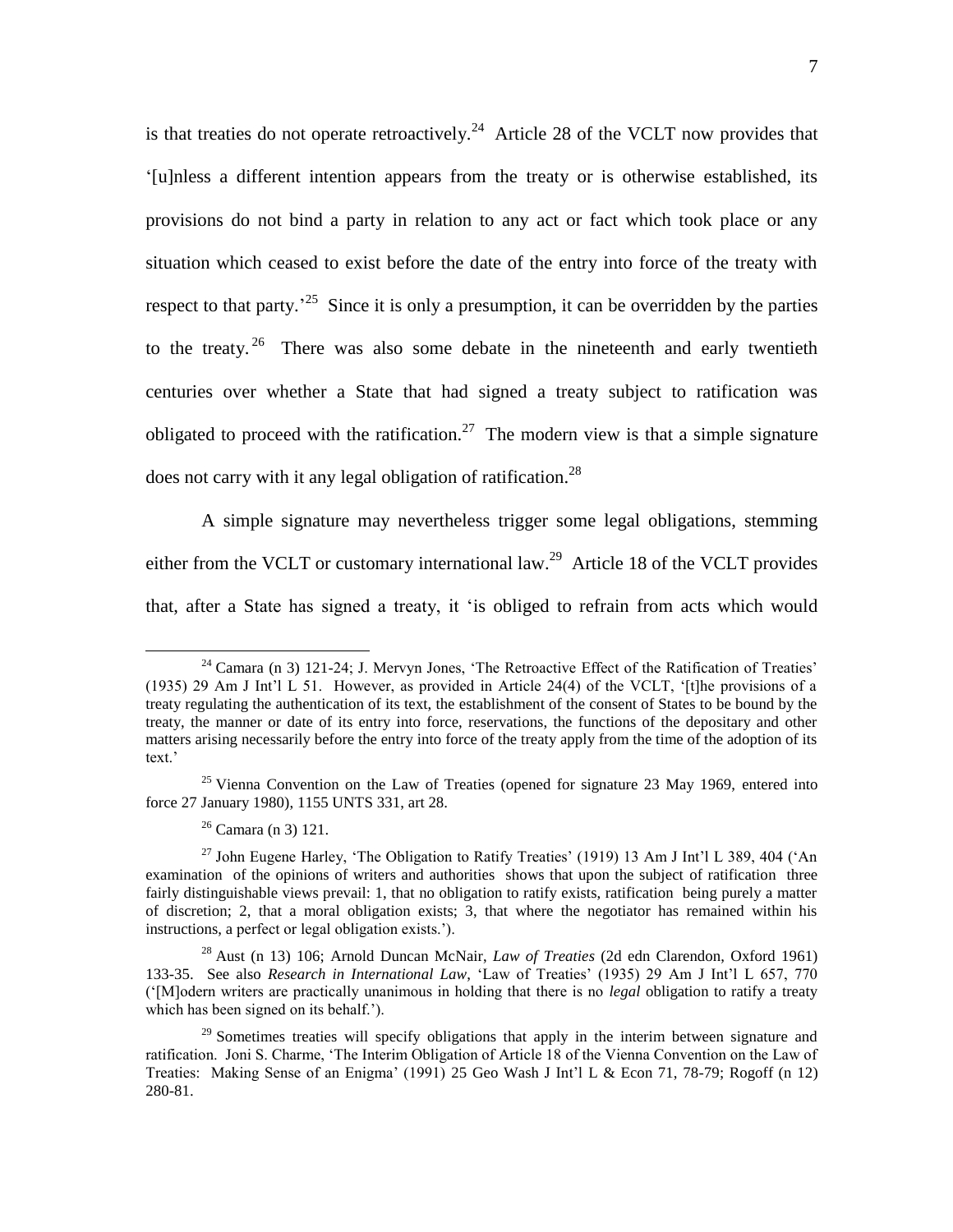<span id="page-8-0"></span>defeat the object and purpose' of the treaty 'until it shall have made its intention clear not to become a party to the treaty.<sup>30</sup> It is not clear to what extent this provision reflects customary international law. Some commentators contend that, at least at the time it was included in the VCLT, it reflected progressive development rather than established state practice. $31$  In any event, the VCLT has now been in force for many years and has been ratified by over 110 States, and even some countries that are not parties to it (such as the United States) appear to accept that the obligation recited in Article 18 is now a matter of customary international law.<sup>32</sup> That is also the view of a number of commentators.<sup>33</sup> To the extent that Article 18 does reflect customary international law, the signing obligation would apply even to States that have not ratified the Vienna Convention.

<span id="page-8-2"></span><span id="page-8-1"></span>The Vienna Convention does not define the circumstances under which actions by a State will 'defeat the object and purpose' of a treaty. The phrase 'object and purpose' appears in a number of places in the Convention, but each time the context has potentially

 $30$  VCLT, art 18(a). Under Article 18(b), a State that has expressed its consent to be bound by a treaty is "obliged to refrain from acts which would defeat the object and purpose . . . pending the entry into force of the treaty and provided that such entry into force is not unduly delayed." For discussion of the meaning of "undue delay," see Mark E. Villiger, *Commentary on the 1969 Vienna Convention on the Law of Treaties* (Martinus Nijhoff, Leiden 2009) 252.

<sup>31</sup> Shabtai Rosenne, *Developments in the Law of Treaties, 1945-1986* (Cambridge University Press, Cambridge 1989) 149 (noting that 'article 18 . . . is in many circles regarded as highly controversial, at least with regard to the question of whether it is declaratory of customary international law or innovative'); Sinclair (n [14\)](#page-5-1) 43 (noting that Article 18 'in all probability constitutes at least a measure of progressive development").

 $32$  For statements by U.S. officials suggesting at various times that Article 18 reflects customary international law, see Curtis A. Bradley, "Unratified Treaties, Domestic Politics, and the U.S. Constitution" (2007) 48 Harv Int"l LJ 307, 315 n.36.

<sup>33</sup> Boisson de Chazournes and others (n [20\)](#page-6-0) 382-83; Paolo Palchetti, "Article 18 of the 1969 Vienna Convention: A Vague and Ineffective Obligation or a Useful Means of Strengthening Legal Cooperation?" in Enzo Cannizarro (ed), *The Law of Treaties Beyond the Vienna Convention* (OUP, Oxford 2011) 25, 26; Villiger (n [30\)](#page-8-0) 252.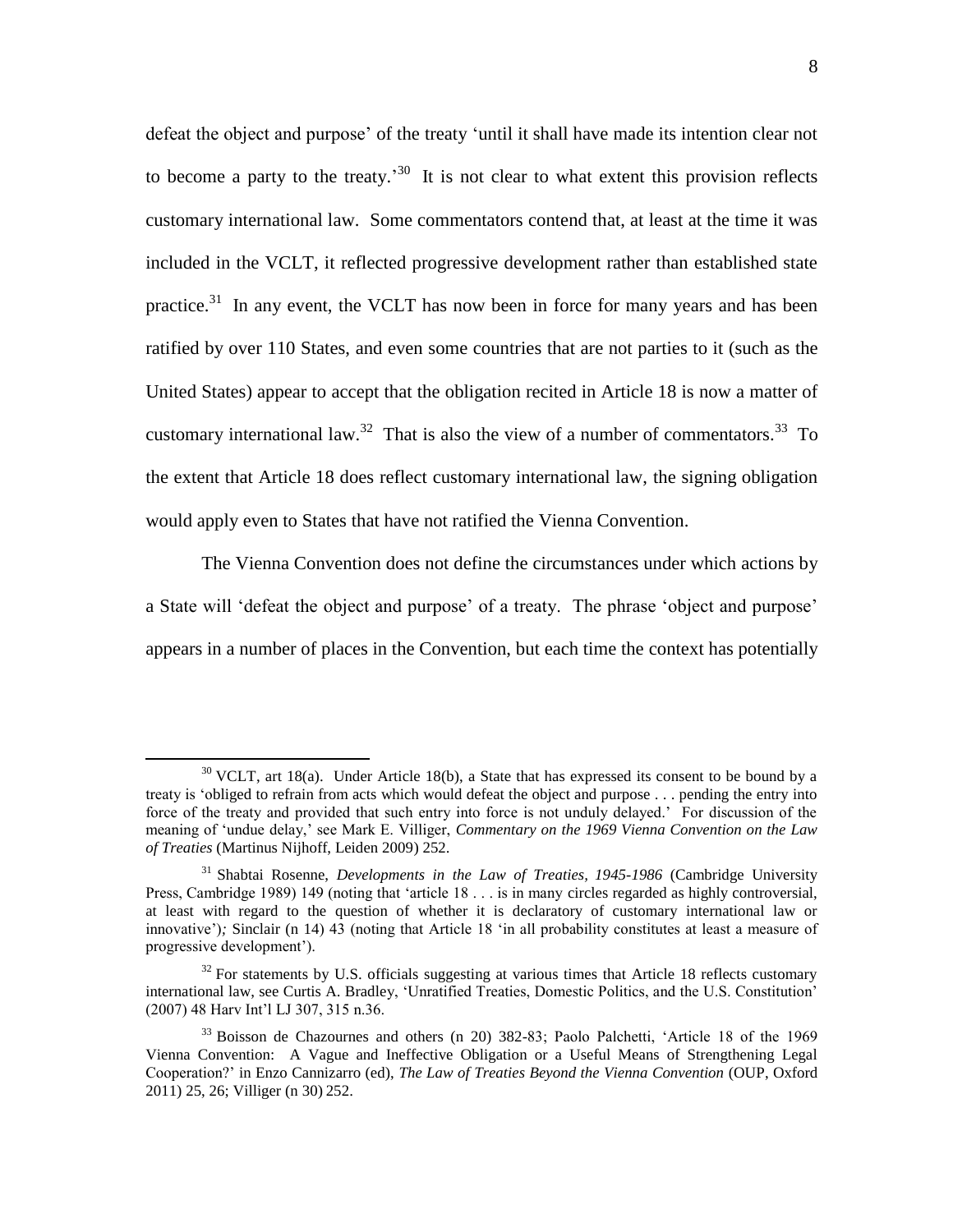different connotations.<sup>34</sup> For example, under Article 19 of the Convention, States are precluded from attaching a reservation to their ratification of a treaty if the reservation is 'incompatible with the object and purpose of the treaty.<sup>35</sup> The word 'incompatible' in that limitation may not signify the same limitation as the word "defeat" in Article 18.

<span id="page-9-0"></span>There is almost no state practice that would help clarify the content of the signing obligation.<sup>36</sup> There is also relatively little judicial precedent, and most of what there is long predates the VCLT. In its commentary on the draft article that became Article 18, the International Law Commission (ILC) cited a 1926 decision by the Permanent Court of International Justice, *Case Concerning Certain German Interests in Polish Upper*  Silesia.<sup>37</sup> In that case, Poland challenged the right of Germany to alienate property located in territory that Germany was ceding to Poland in the Treaty of Versailles, between the time of Germany"s signing of the treaty and the treaty"s entry into force. The court concluded that Germany's action would not have violated the treaty even after ratification, and the court therefore observed that it "need not consider the question whether, and if so how far, the signatories of a treaty are under an obligation to abstain from any action likely to interfere with its execution when ratification has taken place.<sup>38</sup> As a result, the court did not actually address the existence or scope of an interim signing obligation.

<sup>&</sup>lt;sup>34</sup> David S. Jonas and Thomas N. Saunders, 'The Object and Purpose of a Treaty: Three Interpretive Methods' (2010) 43 Vand J Transnat'l L 565.

 $35$  VCLT, art 19(c). See also Chapter in this volume.

<sup>36</sup> Aust (n [13\)](#page-5-0) 94; Edward T. Swaine, "Unsigning" (2003) 55 Stan L Rev 2061, 2078.

<sup>37</sup> *Certain German Interests in Polish Upper Silesia* (*Germany v Poland*) [1926] PCIJ Rep Series A No. 7 (May 25). See also *Draft Articles on the Law of Treaties with Commentaries,* [1966] 2 YB Int"l L Comm'n 169, 202 (citing the decision) <http://untreaty.un.org/ilc/texts/instruments/english/commentaries/1\_1\_1966.pdf>.

<sup>38</sup> 1926 PCIJ at 40.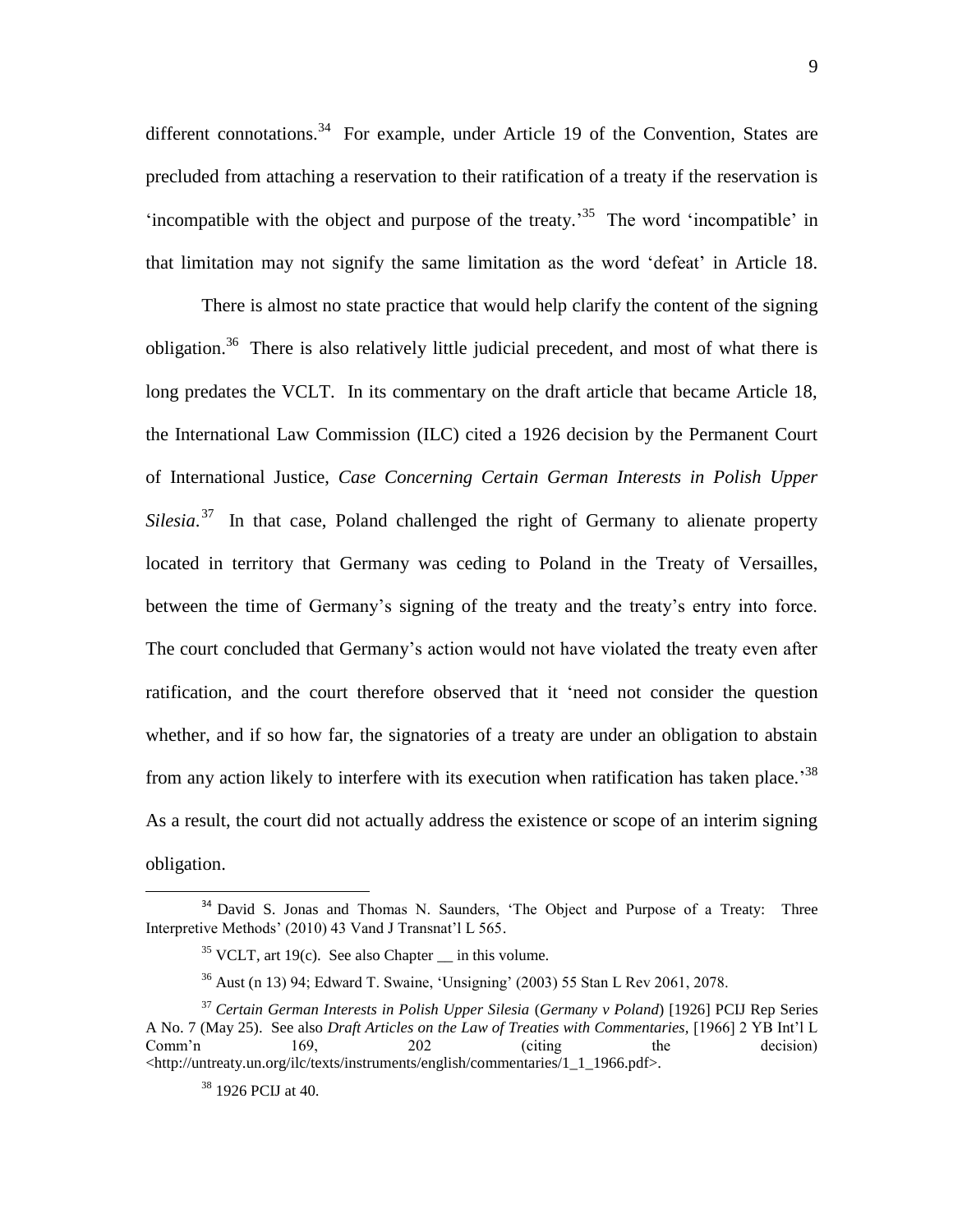Another decision that is often cited in support of the Article 18 signing obligation is a 1928 decision by an arbitral tribunal, *Megalidis v Turkey*. 39 In that case, the tribunal held invalid a Turkish seizure of a Greek national"s property that had occurred between the time that Turkey had signed a peace treaty with Greece and the time when the treaty entered into force. The tribunal reasoned that "from the time of the signature of the Treaty and before its entry into force the contracting parties were under the duty to do nothing which might impair the operation of its clauses.<sup> $40$ </sup> Although this decision is more directly supportive of a signing obligation than the *Upper Silesia* decision, it involved the behavior of a State that had become a party to the treaty by the time of the decision and thus does not necessarily speak to the obligations of a signatory that has not ratified a treaty.<sup>41</sup>

The intellectual history of the Article 18 signing obligation can be traced to a 1935 Harvard research project that attempted to codify international law, the treaty portions of which were an early precursor to the VCLT. The Harvard project stated that a signatory State was 'under no duty to perform the obligations stipulated' in the treaty until the State ratified the treaty, but that "under some circumstances" the State would be obligated as a matter of "good faith" to "refrain from taking action which would render performance by any party of the obligations stipulated impossible or more difficult.<sup> $42$ </sup>

<sup>39</sup> *Megalidis v Turkey* (Turkish-Greek Mixed Arb Trib 1928) 4 Ann Dig Pub Int"l L 395.

 $40$  Ibid 396.

<sup>&</sup>lt;sup>41</sup> Swaine (n [36\)](#page-9-0) 2070 n.44. See also Palchetti (n [33\)](#page-8-1) 32 ('[T]he few cases which are generally regarded as the most notable precedents in relation to the obligation now laid down in Article 18 mainly concern claims addressed to a state which ultimately became party to the treaty."). In addition, Turkey"s actions in the case may have independently violated a restriction in international law on the expropriation of alien property. Charme ([n 29\)](#page-7-0) 81 n.39.

<sup>42</sup> *Research in International Law* (n [28\)](#page-7-1) 781.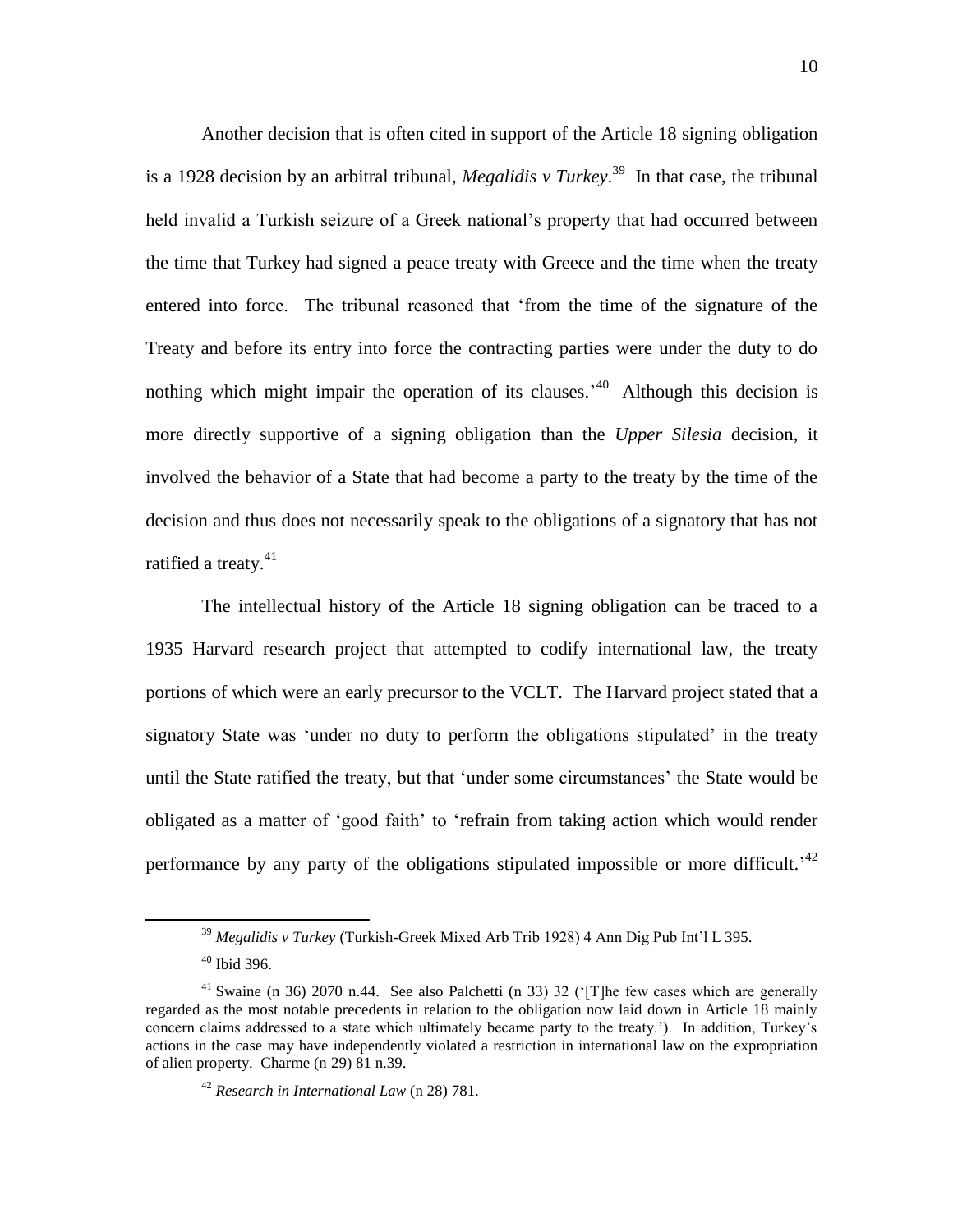Subsequently, the ILC, led by a series of four prominent Rapporteurs, spent two decades drafting the Vienna Convention, building on the work of the Harvard project.

The first Rapporteur, JL Brierly, concluded that even the modest obligation referred to in the Harvard research project was moral rather than legal in nature. He subsequently explained that, while "[a] certain amount of material exists concerning an alleged obligation on the part of States not to do anything, between the signature of a treaty on their behalf, and its ratification, that would render ratification by other States superfluous or useless, the material supporting even this narrow obligation was 'of too fragmentary and inconclusive a nature to form the basis of codification.<sup>43</sup> Perhaps not surprisingly, in light of the position of the Rapporteur, the possibility of including such an obligation in the proposed treaty was initially rejected.

A subsequent Rapporteur, Hersch Lauterpacht, believed that the obligation did have legal status, but described the obligation narrowly as "prohibit[ing] action in bad faith deliberately aimed at depriving the other party of the benefits which it legitimately hoped to achieve from the treaty and for which it gave adequate consideration.<sup>44</sup> The subsequent Rapporteurs, Gerald Fitzmaurice and Humphrey Waldock, continued to focus on actions that would impair the ability of the parties to comply with or obtain the benefits of the treaty. Waldock, for example, referred to an obligation to "refrain during at least some period from acts calculated to frustrate the objects of the treaty.<sup>45</sup>

 $\ddot{\phantom{a}}$ 

<sup>43</sup> *Documents of the 4th Session Including the Report of the Commission to the General Assembly,* [1952] 2 YB Int"l L Comm"n 54, UN Doc A/CN.4/SER.A/1952/Add.1.

<sup>44</sup> *Documents of the 5th Session Including the Report of the Commission to the General Assembly,* [1953] 2 YB Int"l L Comm"n 110, UN Doc A/CN.4/SER.A/1953/Add.1.

<sup>45</sup> *Documents of the 14th Session Including the Report of the Commission to the General Assembly,* [1962] 2 YB Int"l L Comm"n 110, UN Doc A/CN.4/SER.A/1962/Add.1.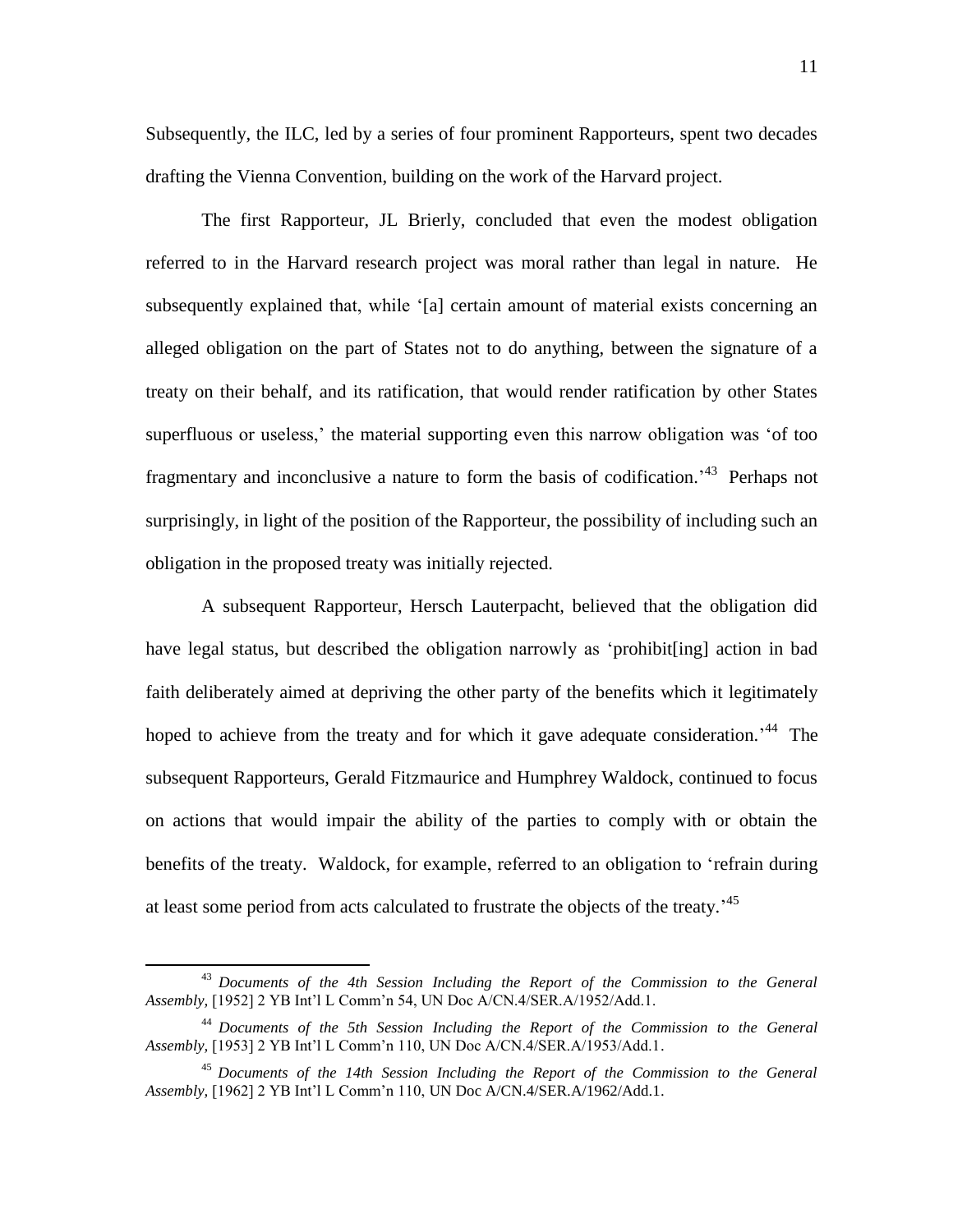This drafting history makes clear that the signing obligation is not a general obligation to comply with the terms of the treaty, or even an obligation to comply with the most important provisions in the treaty. Instead, the signing obligation appears to have been designed to ensure that one of the signatory parties, typically in a bilateral arrangement, does not change the status quo in a way that substantially reduces either its ability to comply with its treaty obligations after ratification or the ability of the other treaty parties to obtain the benefit of the treaty.<sup>46</sup> Considered in these terms, the signing obligation may have little relevance to some treaties, such as human rights treaties, where pre-ratification conduct inconsistent with the treaty is not likely to undo the bargain reflected in the treaty. $47$ 

The examples of prohibited signatory conduct provided by the Harvard research

project are illustrative:

(1) A treaty contains an undertaking on the part of a signatory that it will not fortify a particular place on its frontier or that it will demilitarize a designated zone in that region. Shortly thereafter, while ratification is still pending, it proceeds to erect the forbidden fortifications or to increase its armaments within the zone referred to.

 $\ddot{\phantom{a}}$ <sup>46</sup> Bradley (n [32\)](#page-8-2) 308. For descriptions of the signing obligation in similarly narrow terms, see Aust (n [13\)](#page-5-0) 119 ("The state must therefore not do anything which would prevent it being able fully to comply with the treaty once it has entered into force.'); Villiger (n [30\)](#page-8-0) 249 ('A State's act will defeat the treaty"s object and purpose if it renders meaningless subsequent performance of the treaty, and its rules."); Rogoff (n [12\)](#page-4-0) 298-99 ("The most likely conclusion to be drawn . . . is that the purpose of the rule is to prevent a signatory from claiming the benefits to which it is entitled under the treaty while at the same time engaging in acts that would materially reduce the benefits to which the other signatory or signatories are entitled."); *Report of the International Law Commission*, Fifty-ninth session, GAOR, Sixty-second Session, Supplement No. 10 (2007), A/62/10, 67 ("It is unanimously accepted that article 18, paragraph (a), of the Convention does not oblige a signatory State to respect the treaty, but merely to refrain from rendering the treaty inoperative prior to its expression of consent to be bound.").

<sup>&</sup>lt;sup>47</sup> Bradley (n [32\)](#page-8-2) 308. See also Jan Klabbers, 'How to Defeat a Treaty's Object and Purpose Pending Entry into Force: Toward Manifest Intent' (2001) 34 Vand J Transnat'l L 283, 330 ("[P]articularly with non-contractual, normative, multilateral arrangements, the interim obligation laid down in Article 18 of the Vienna Convent does not provide much relief.").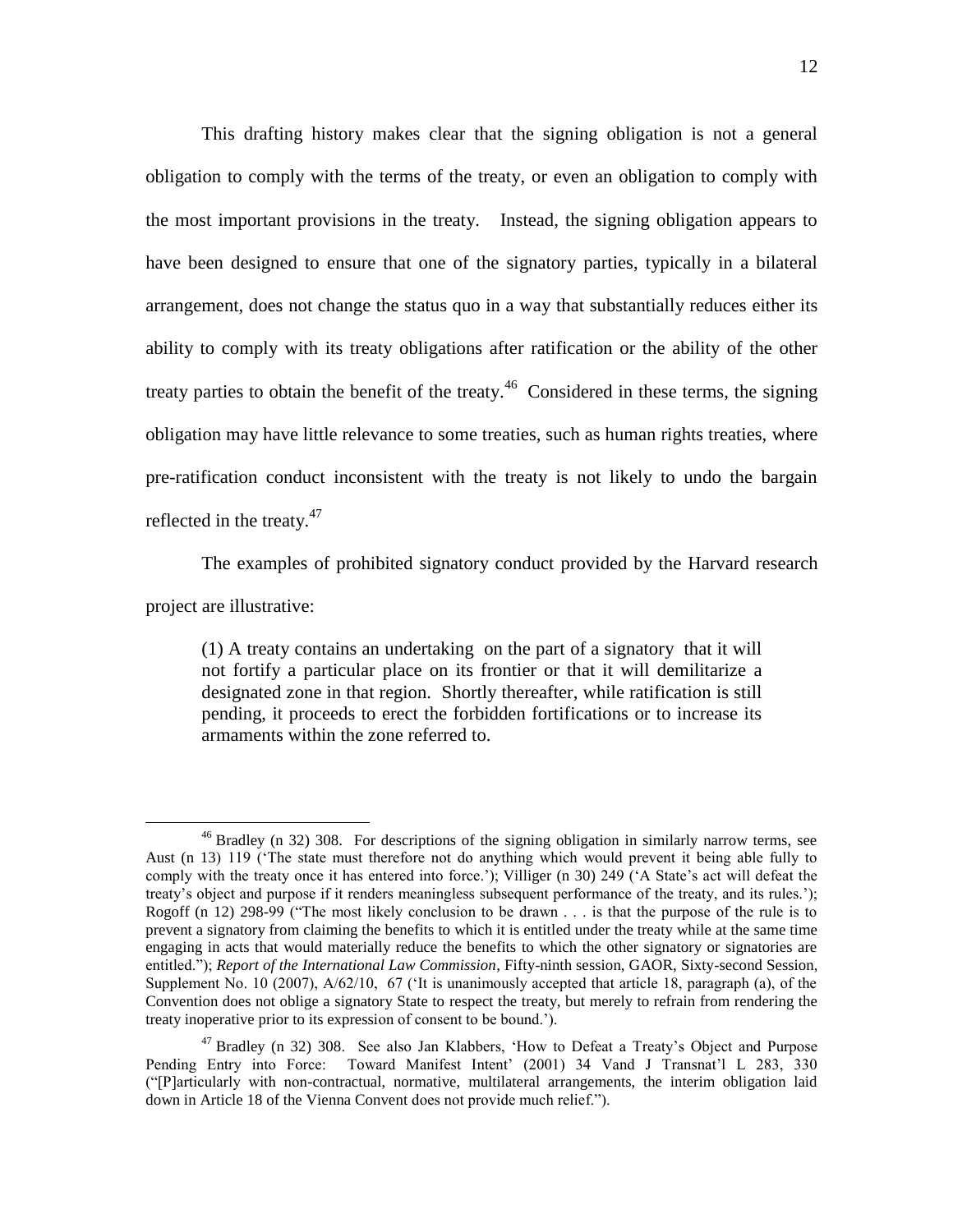(2) A treaty binds one signatory to cede a portion of its public domain to another; during the interval between signature and ratification the former cedes a part of the territory promised to another State.

(3) A treaty binds one signatory to make restitution of certain property to the other signatory from which it has been wrongfully taken, but, while ratification is still pending, it destroys or otherwise disposes of the property, so that in case the treaty is ratified restitution would be impossible.

(4) A treaty concedes the right of the nationals of one signatory to navigate a river within the territory of the other, but the latter soon after the signature of the treaty takes some action which would render navigation of the river difficult or impossible.

(5) By the terms of a treaty both or all signatories agree to lower their existing tariff rates, but while ratification of the treaty is pending one of them proceeds to raise its tariff duties.

(6) A treaty provides that one of the signatories shall undertake to deliver to the other a certain quantity of the products of a forest or a mine, but while ratification is pending the signatory undertaking the engagement destroys the forest or the mine, or takes some action which results in such diminution of their output that performance of the obligation is no longer possible.<sup>48</sup>

The records of the ILC"s deliberations on the VCLT suggest additional possible

examples. The Italian jurist Roberto Ago stated that if a treaty "provided for the cession by a State of installations owned by it in the territory of another State' or 'relat[ed] to the return by a State of works of art formerly taken from the territory of another State,' there would be a violation of the signing obligation if the state destroyed the installations or works of art prior to ratification.<sup>49</sup> The Polish jurist Manfred Lachs expressed the view that if a group of countries signed a treaty calling for a reduction of their armed forces and one of them increased their armed forces between the time of signature and

<sup>48</sup> *Research in International Law* (n [28\)](#page-7-1) 781-82.

<sup>&</sup>lt;sup>49</sup> Summary Records of the 788th Meeting, [1965] 1 YB Int'l L Comm'n 87, 92, UN Doc. A/CN. 4/SER. A/1965 (remarks of Roberto Ago).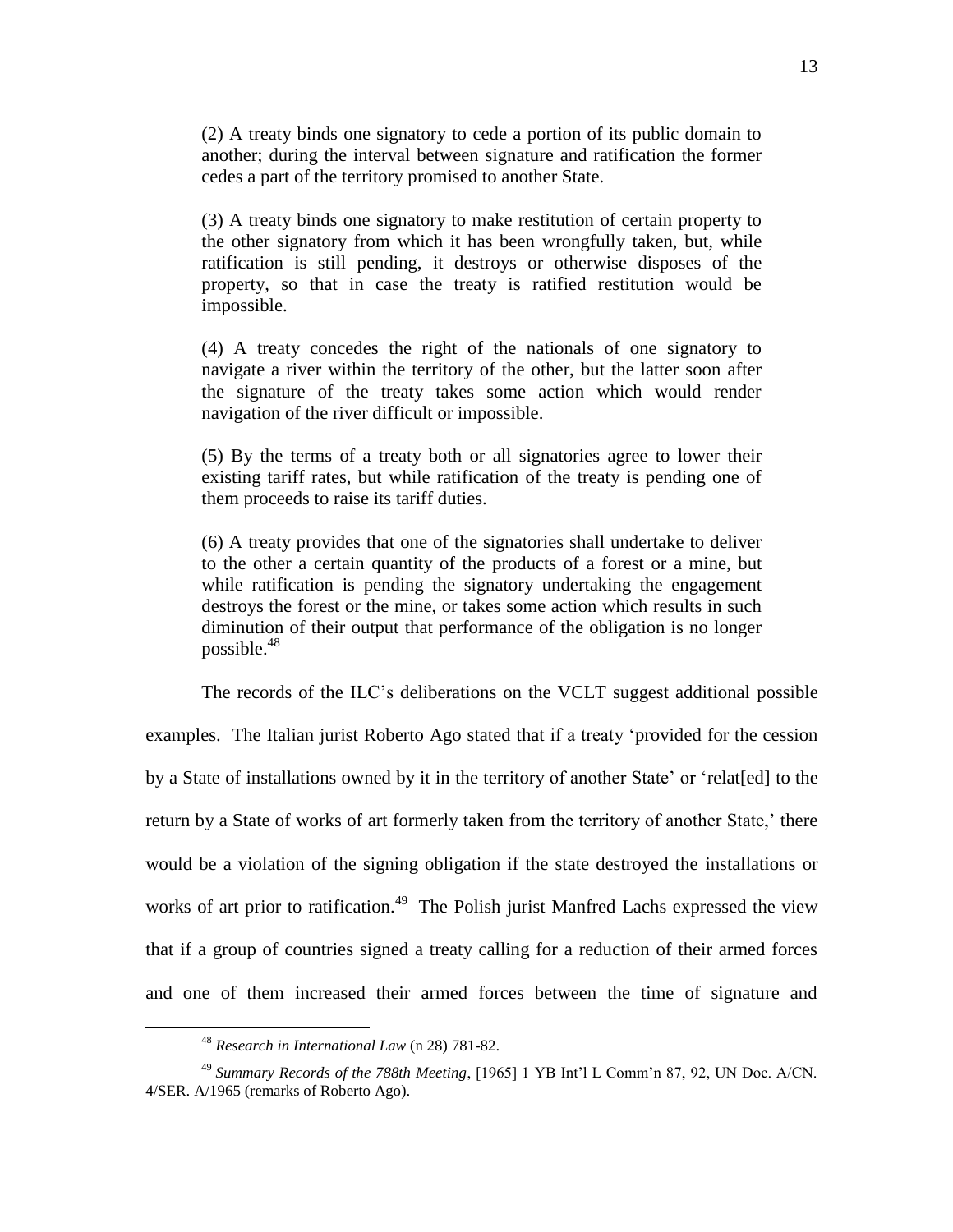ratification, there would be a violation of an obligation "not to invalidate the basic presumption of the agreement.<sup>50</sup>

# **III. Terminating the Legal Effects of Simple Signature**

Whatever the extent of the signing obligation, Article 18 of the VCLT makes clear that it lasts only until the signatory State "shall have made its intention clear not to become a party to the treaty.<sup>51</sup> There is little State practice involving this provision. Although it is not uncommon for signatory States to delay their ratification of a treaty, these States generally do not make express statements indicating that they do not intend to ratify the treaty.

A much-discussed example of a signatory making such an intention clear is the United States' announcement in 2002 that it did not intend to ratify the Rome Statute of the International Criminal Court. The United States signed the treaty in December 2000, shortly before President William J. Clinton left office. At that time, President Clinton expressed concern about what he referred to as "significant flaws" in the treaty and noted that he did "not recommend that [his] successor submit the Treaty to the Senate for advice and consent until our fundamental concerns are satisfied.<sup>52</sup> He also observed, however, that by signing the treaty the United States was "reaffirm[ing] [its] strong support for international accountability and for bringing to justice perpetrators of genocide, war

 $\ddot{\phantom{a}}$ 

<sup>50</sup> Ibid 97 (remarks of Manfred Lachs).

<sup>&</sup>lt;sup>51</sup> VCLT, art 18. See also Rogoff (n [12\)](#page-4-0) 296 ('Any obligations imposed on a signatory should terminate when that state indicates that it will not ratify the treaty, since a signatory is under no obligation to ratify a signed agreement, and may refuse ratification for any reason.").

 $52$  President William J. Clinton, 'Statement on Signature of the International Criminal Court Treaty' (Dec. 31, 2000) [<http://clinton4.nara.gov/textonly/library/hot\\_releases/December\\_31\\_2000.html>](http://clinton4.nara.gov/textonly/library/hot_releases/December_31_2000.html).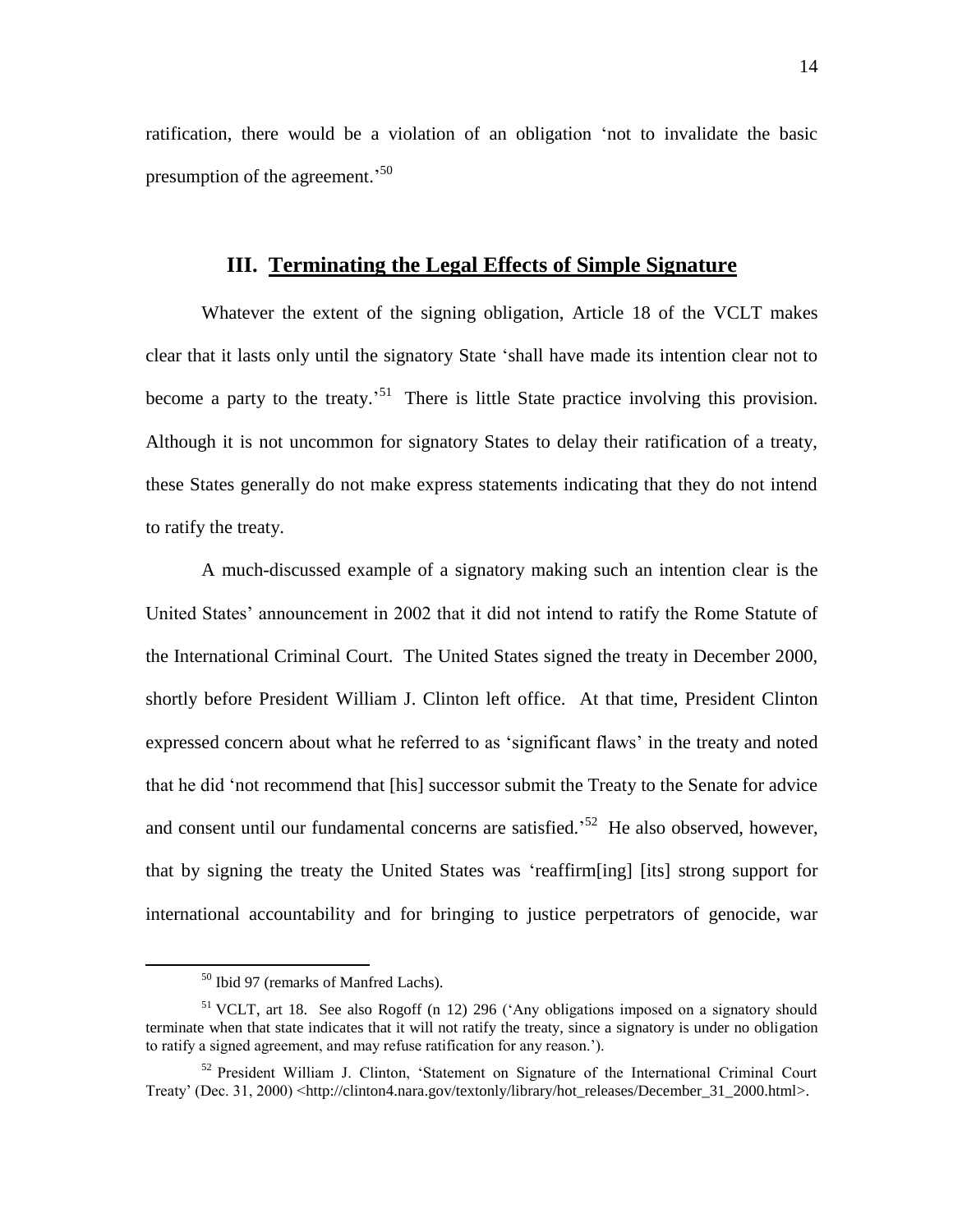crimes, and crimes against humanity,' and that, as a signatory, the United States would 'be in a position to influence the evolution of the Court.<sup>53</sup>

Two years later, under the administration of President George W. Bush, the United States sent a letter the Secretary-General of the United Nations stating that "the United States does not intend to become a party to the treaty,' and that '[a]ccordingly, the United States has no legal obligations arising from its signature [of the treaty].<sup>54</sup> In deciding to send this letter, the Bush administration may have been concerned that its plan to conclude "non-surrender" agreements with individual States, whereby these States would agree not to extradite US personnel to the International Criminal Court, would be viewed as an effort to defeat the object and purpose of the treaty.<sup>55</sup>

The United States' announcement was referred to by a number of commentators as an 'unsigning' of the ICC treaty, although there was no attempt to physically remove the earlier signature. Nor does the VCLT or state practice provide any support for the possibility of such a physical "unsigning." In fact, the United Nations Treaty Collection still lists the United States as a signatory to the Rome Statute, albeit with a footnote

 $53$  Ibid.

<sup>&</sup>lt;sup>54</sup> Letter from John R. Bolton, Under Sec'y for Arms Control & Int'l Sec., U.S. Dep't of State, to Kofi Annan, Sec'y General, United Nations (6 May 2002) [<http://usinfo.org/wf](http://usinfo.org/wf-archive/2002/020506/epf110.htm)[archive/2002/020506/epf110.htm>](http://usinfo.org/wf-archive/2002/020506/epf110.htm). For discussion of the U.S. action, see Bradley (n [32\)](#page-8-2) 311-12, 317.

<sup>&</sup>lt;sup>55</sup> These non-surrender agreements are also referred to as 'Article 98 agreements,' because the United States was seeking to obtain the benefit of Article 98(2) of the Rome Statute, which provides that:

The Court may not proceed with a request for surrender which would require the requested State to act inconsistently with its obligations under international agreements pursuant to which the consent of a sending State is required to surrender a person of that State to the Court, unless the Court can first obtain the cooperation of the sending State for the giving of consent for the surrender.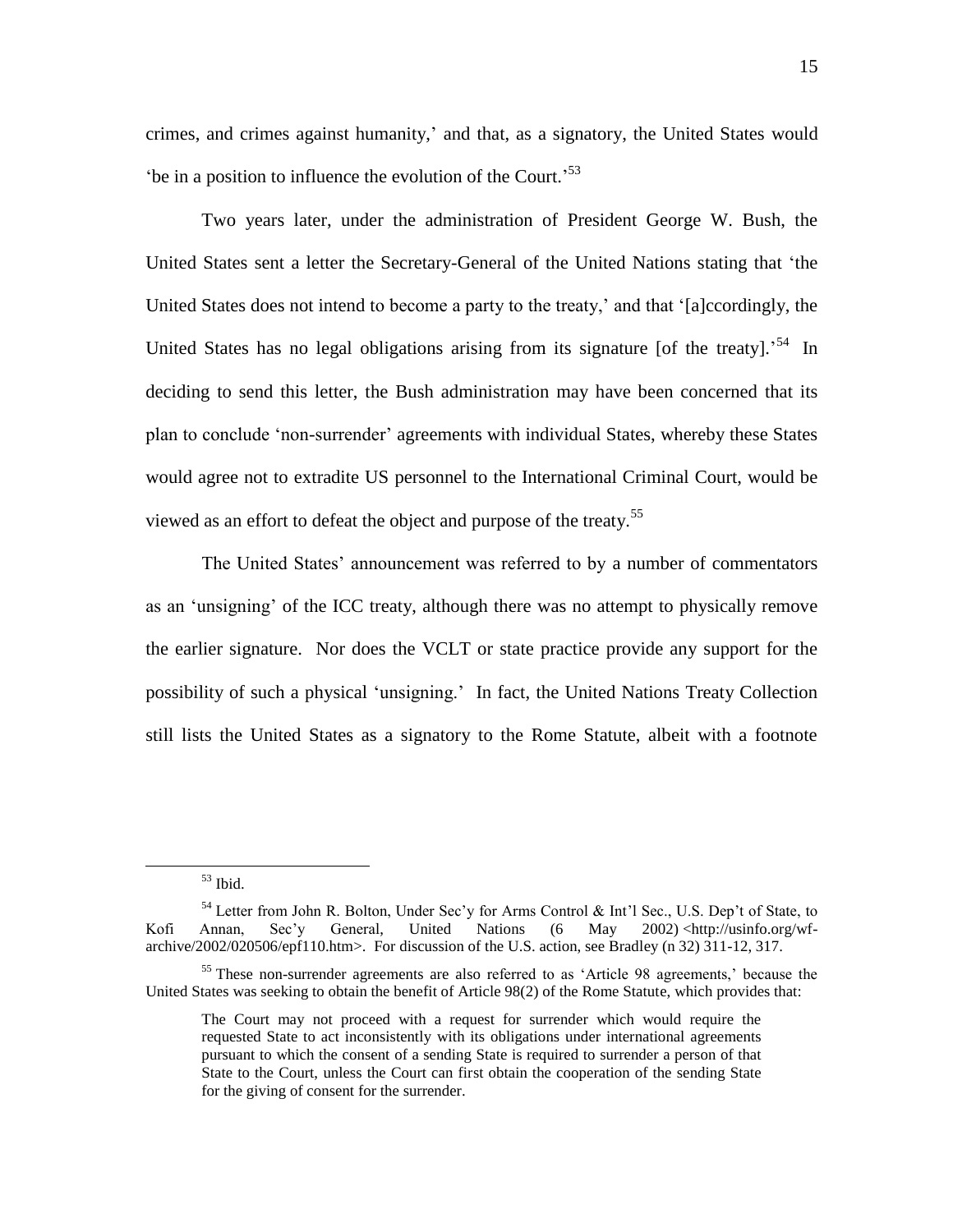referencing the letter from  $2002$ <sup>56</sup> Despite criticism of the United States' announcement on policy grounds, it appears to have been consistent with the terms of Article  $18$ <sup>57</sup>

Absent an express statement such as the one that the United States made with respect to the Rome Statute, it will often be unclear whether a State that has signed a treaty continues to have an intent to ratify the treaty. Although a long passage of time might suggest a lack of such an intent,<sup>58</sup> this is not entirely clear, since States sometimes ratify treaties many years after signature.<sup>59</sup>

The ability of States to decide not to ratify a treaty after signature can create strategic problems in the treaty process, especially for multilateral treaties that are the product of extensive negotiation.<sup>60</sup> In particular, there is a danger that a signatory could influence the text and implementation of a treaty without ever intending to becoming a party to it and thereby compromise the interests of those States that do become parties. The "object and purpose" obligation probably does not significantly alleviate this danger,

Rome Statute (n [20\)](#page-6-0), art 98(2).

<sup>56</sup> United Nations Treaty Collection, Rome Statute of the International Criminal Court [<http://treaties.un.org/pages/ViewDetails.aspx?src=TREATY&mtdsg\\_no=XVIII-](http://treaties.un.org/pages/ViewDetails.aspx?src=TREATY&mtdsg_no=XVIII-10&chapter=18&lang=en#10)[10&chapter=18&lang=en#10>](http://treaties.un.org/pages/ViewDetails.aspx?src=TREATY&mtdsg_no=XVIII-10&chapter=18&lang=en#10).

 $57$  Aust (n [13\)](#page-5-0) 117-18. More generally, see Villiger (n [30\)](#page-8-0) 250 (noting that a State that has signed but not ratified a treaty "is free at any time to make its intention clear not to become a party to the treaty, *i.e.*, either by means of an express statement or through implied conduct, in which case Article 18 can no longer be invoked'); Hans Blix, 'Developing International Law and Inducing Compliance' (2002) 41 Colum J Transnat'l L 1, 5 ('Clearly, in the cases where signature does not signal the state's consent to be bound, a simple but formal announcement by a government clarifying that it will not proceed with ratification or any other form of confirmation will be enough to terminate the limited legal effect that flowed from the signature.').

<sup>58</sup> *Restatement (Third)* (n [12\)](#page-4-0) § 312, cmt i ("The obligation [not to take actions that would defeat the object and purpose of the treaty] . . . continues until the state has made clear its intention not to become a party *or if it appears that entry into force will be unduly delayed*.") (emphasis added).

<sup>&</sup>lt;sup>59</sup> For a particularly dramatic example of a long delay between signature and ratification, the United States signed the Convention on the Prevention and Punishment of the Crime of Genocide in 1948 but did not ratify until forty years later, in 1988.

<sup>60</sup> Swaine (n [36\)](#page-9-0) 2071-77.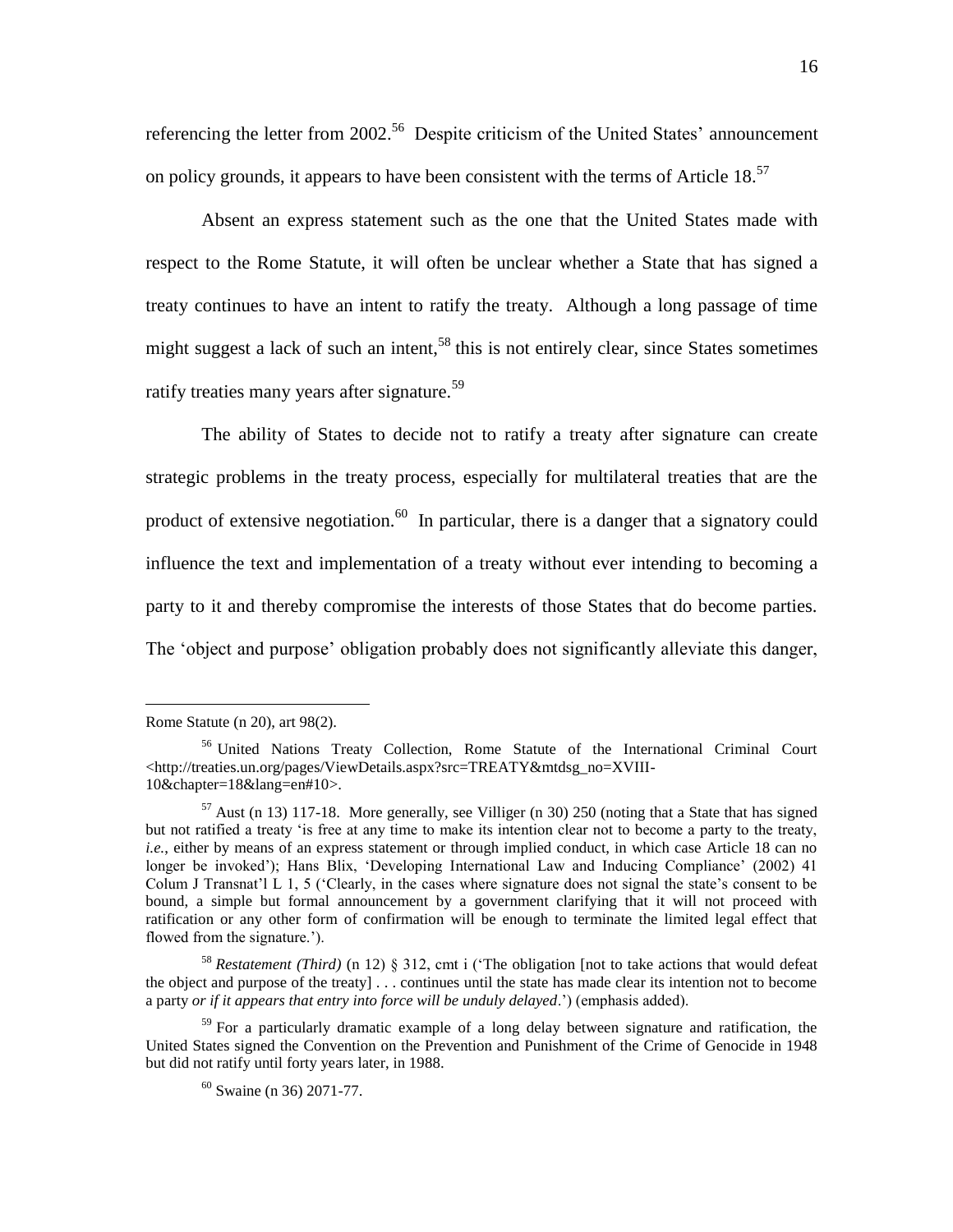since it operates only until such time as a State makes clear its intent not to ratify the treaty, and its scope is sufficiently modest that it may not deter signatures that do not reflect a good faith intent of ratification.

Presumably, States will face reputational incentives not to sign treaties in bad faith, and one can imagine that a pattern of signatures that do not lead to ratification will reduce a State"s negotiating leverage over time. In addition, there may be ways to design treaties to address the problem of disingenuous signatures—for example, by specifying that the treaty does not take effect unless and until particular States ratify it.<sup>61</sup> As an example, the Nuclear Non-Proliferation Treaty required ratification by Great Britain, the Soviet Union, and the United States, along with forty other States, before it would take effect.<sup>62</sup> It might also make sense to impose some sort of statute of limitations on the legal effect of a signature, so that other States will stop relying on it after a certain period of time has elapsed.<sup>63</sup>

### **CONCLUSION**

In sum, there are a variety of reasons why it is common today for States to sign treaties subject to ratification, including perhaps most notably domestic constitutional considerations. Such simple signature can confer legal and other benefits on States and also potentially create an obligation, as set forth in Article 18 of the VCLT, not to take actions that would defeat the object and purpose of the treaty. The precise scope of this

<sup>61</sup> Bradley (n [32\)](#page-8-2) 331 n. 111.

 $62$  Treaty on the Non-Proliferation of Nuclear Weapons (opened for signature 1 July 1968, entered into force 5 March 1970), 729 UNTS 161, art IX.

<sup>63</sup> Bradley (n [32\)](#page-8-2) 336.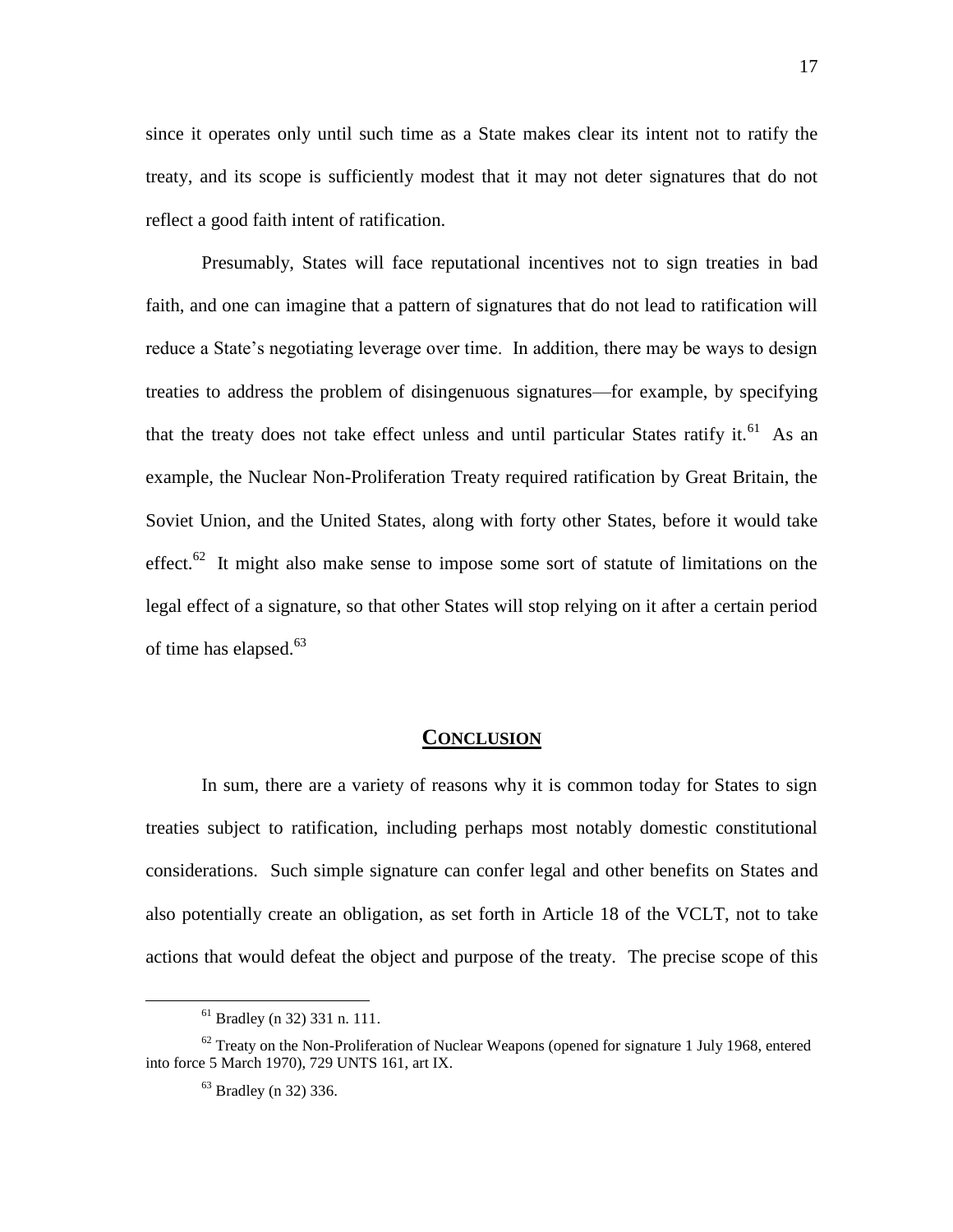obligation is uncertain, although the drafting history of Article 18 suggests that the obligation was intended to apply only to acts that would substantially reduce either the signatory State's ability to comply with its treaty obligations after ratification or the ability of the other treaty parties to obtain the benefit of the treaty. A State can terminate the legal effect of a simple signature by making clear its intent not to ratify the treaty, although this ability to terminate can present some strategic concerns for the treaty process.

### **RECOMMENDED READING**

Anthony Aust, *Modern Treaty Law and Practice* (2d ed Cambridge University Press, Cambridge 2007)

Jose Sette Camara, *The Ratification of International Treaties* (Ontario Publishing, Toronto 1949)

Arnold Duncan McNair, *Law of Treaties* (2d edn Clarendon, Oxford 1961)

J. Mervyn Jones, *Full Powers and Ratification* (Cambridge University Press, Cambridge 1946)

Ian Sinclair, *The Vienna Convention and the Law of Treaties* (2d edn Manchester University Press, Manchester 1984)

Mark E. Villiger, *Commentary on the 1969 Vienna Convention on the Law of Treaties* (Martinus Nijhoff, Leiden 2009)

Francis O. Wilcox, *The Ratification of International Conventions* (Allen & Unwin, London 1935)